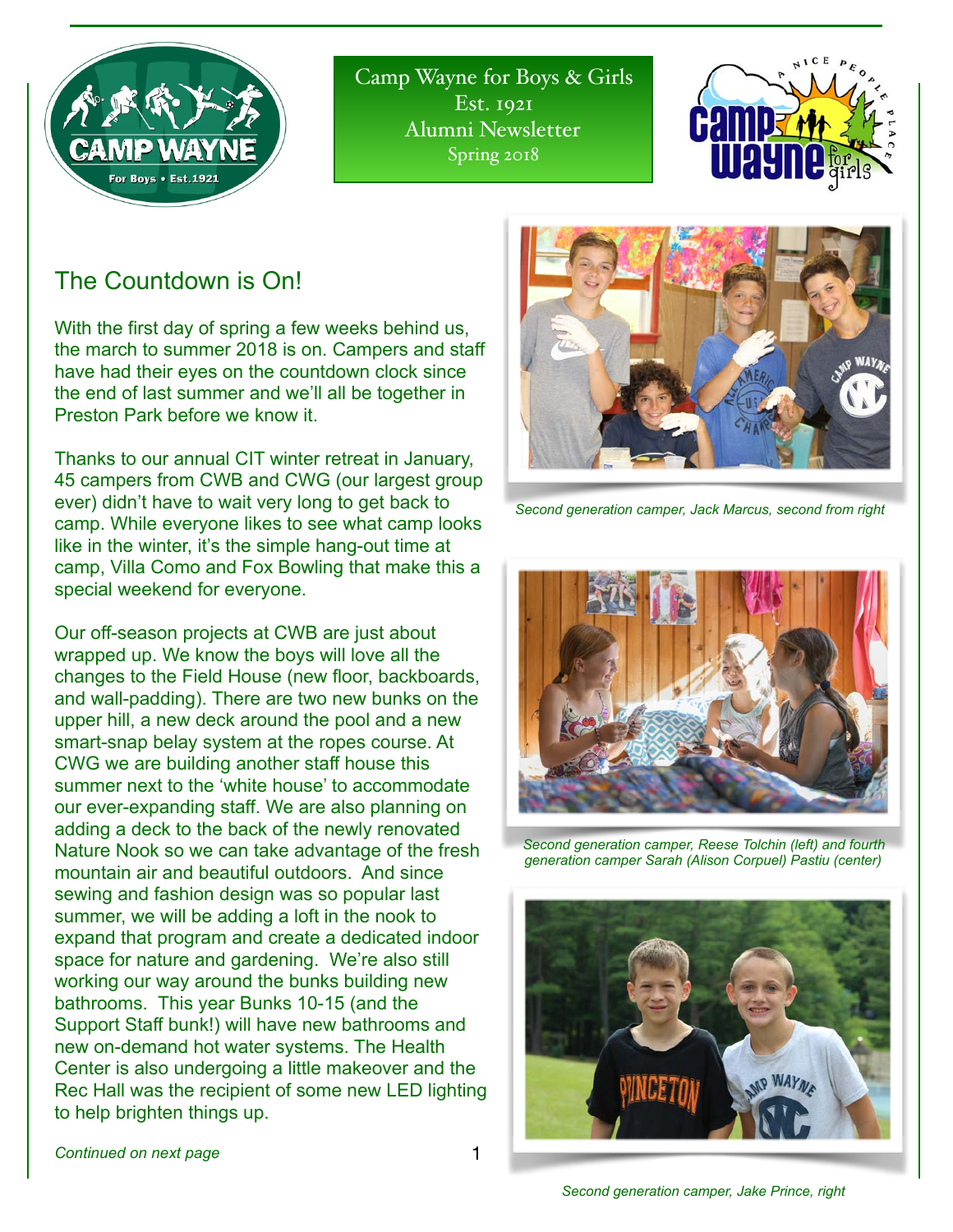

*Second generation camper, Josh Chernick, left*



*Alumni top row from R to L Quincy Elyahou (Cindy Fedida), Maya Slovin (Greer Julien), Ava Ruderman (Lauren Schissler) and Izzy Honigstock (Jeff)* 

#### *Continued from page 1*

Can you imagine a "technology-free" summer...no Facebook or Instagram page to update, or text to send? While camp continues to be a place where children learn valuable life skills, it has also become an experience where kids get a much-needed break from their screens. Coming from a generation that spent much of our free-time at the local school yard and riding bikes around the neighborhood, it's hard to fully grasp the impact that technology has on children today. Regardless of how much technology continues to charge our lives, there's no replacement for the kind of good old fashioned face to face communication skills that camp teaches our campers and staff. We consider ourselves lucky to play such an important role in the development of hundreds of children every summer.

We wish you and your family a happy and healthy summer.

The Corpuel and Brown Families

### Focus for a Future

Camp Wayne was honored to be recognized by Focus for a Future for our continued support of the organization, which places scholarship campers at a number of different camps. We have partnered with Focus for a Future for 10 years now and have welcomed lots of amazing kids to our camp family.

In 2017, 448 campers were placed at 121 different camps. The value of those scholarships surpassed \$3,000,000. Since 2003, over \$15,000,000 in scholarships have been provided by a number of great camps.

For more information on Focus for a Future, please check them out online at [focusforafuture.org](http://focusforafutre.org)

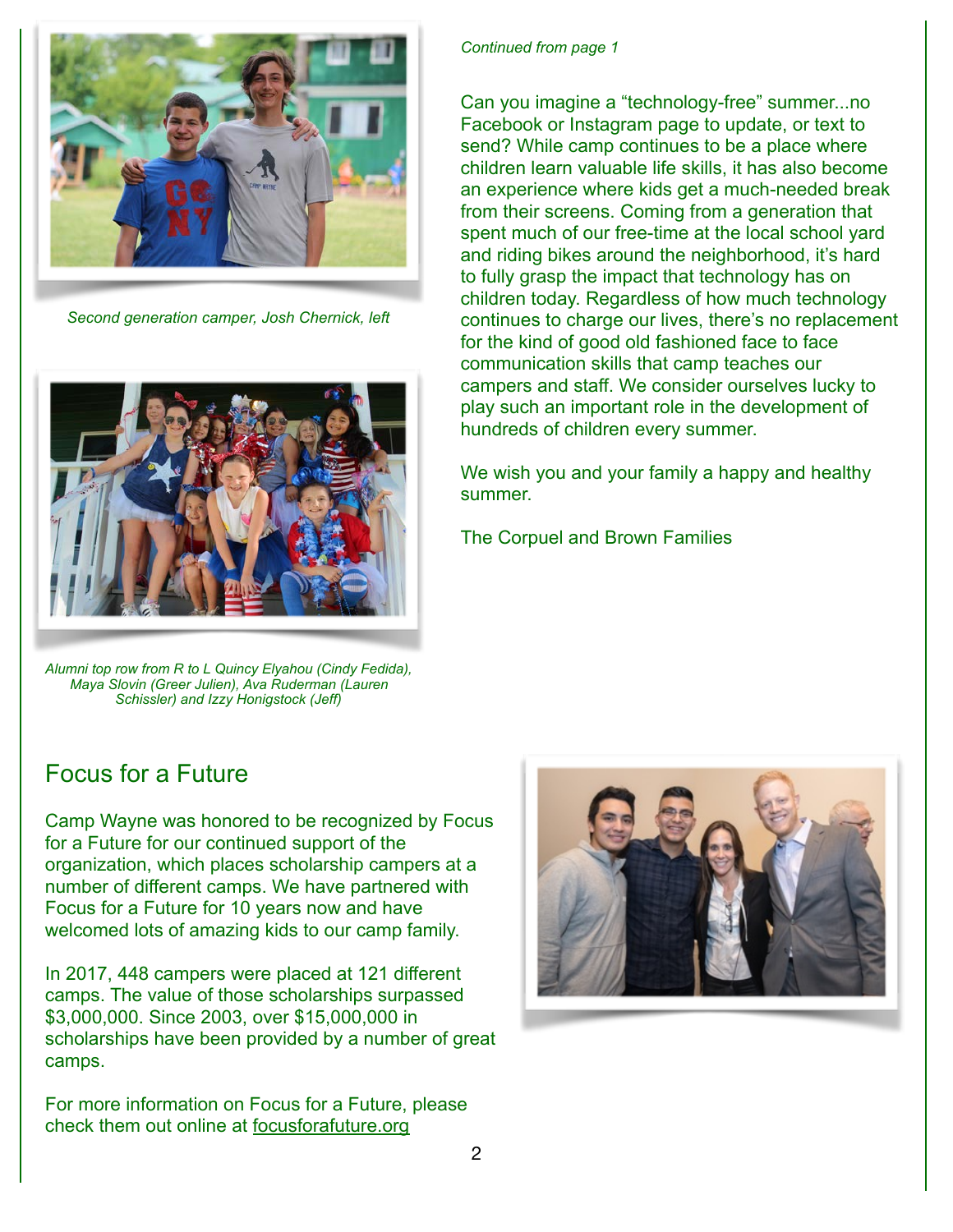

### Alumni Day Save the Date: Alumni Day 2018 is July 28 from 12:00 PM to 5:00 PM

Click here to [RSVP.](https://docs.google.com/forms/d/e/1FAIpQLSdtR_njCZgQ4EX72mI4tEq4ln0i409rwFHWvrt26bJdNvvzJg/viewform?usp=sf_link)



## COPE/Camp Erin

So great to see CW Boys and Girls alumni out at the Annual Camp Erin NYC Bowl-athon supporting grieving children in need. My heartfelt thanks for your support in enabling us to serve more campers and offer children a weekend of hope and healing! Gearing up for our 7th summer. If you know anyone who could benefit from this experience, please have them contact me at [afuchs@copefoundation.org.](mailto:afuchs@copefoundation.org) It is a FREE weekend for any child 6-17 grieving the loss of a parent, sibling or loved one which takes place at the most special place on the planet thanks to CW! - Ann Fuchs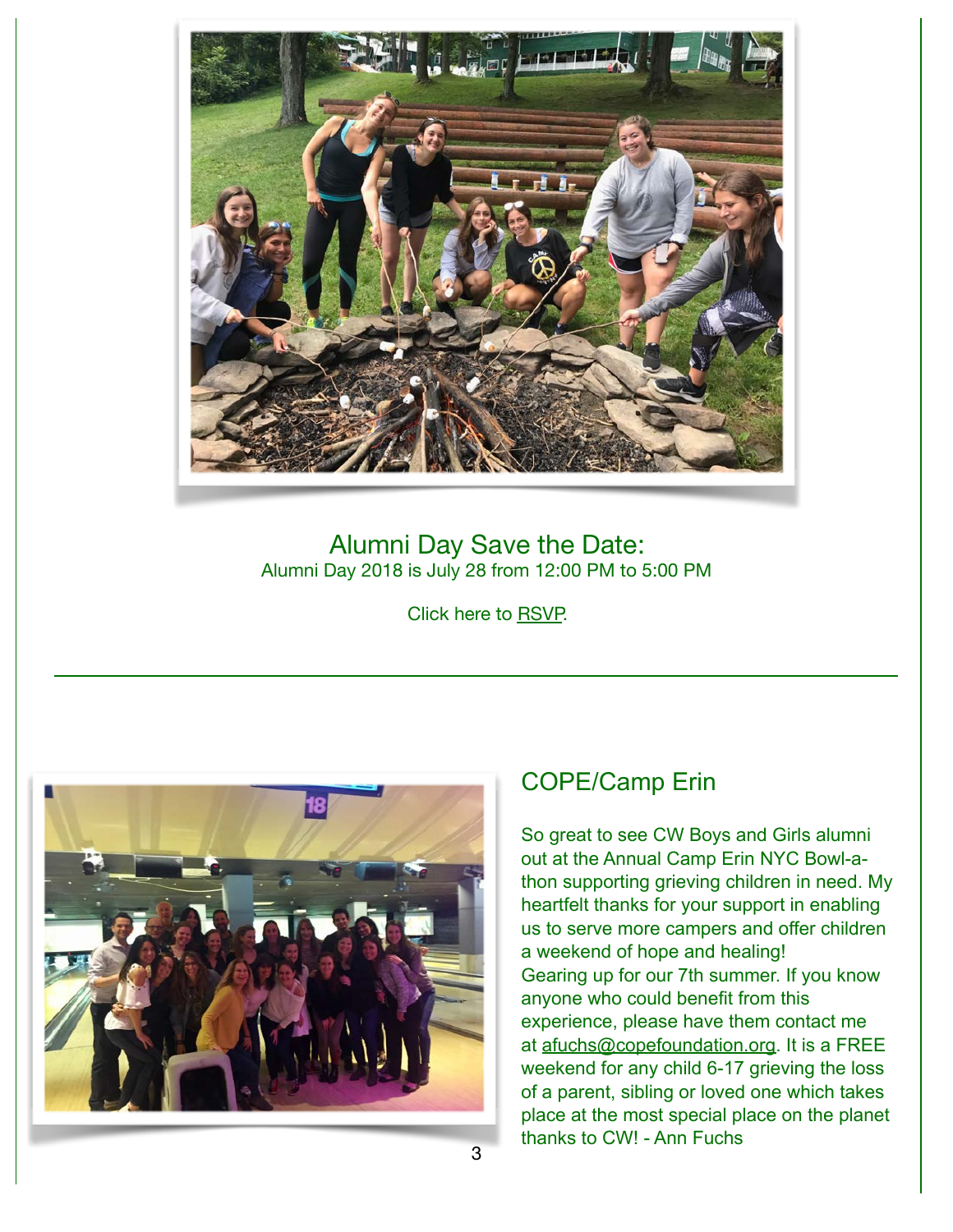# Spring Spotlight

Camp Wayne alum and former basketball director Alex Groothuis has had great success coaching the Panthers of Coral Springs Charter High School, FL. After coaching at the division 1 college level at Wagner College and Fordham University, Alex and family relocated to south Florida where he coached division 1 junior college Palm Beach State for two seasons before becoming a high school dean of students and high school coach. In the 11 years of the schools existence prior to his arrival, Coral Springs Charter had never won a district playoff game and Alex was inheriting a team that had won a combined 4 games in the previous two seasons. In 8 years at the Charter School, the program has won over 110 games, they have won 3 district championships in the last 5 years, they have advanced to 4 regional playoffs, and one trip to the Florida State Final 4. In 2018, with a team of two former reserves as senior co-captains and five sophomores, the team was one of the pleasant surprises of Florida high school basketball finishing with a record of 20-7, a district championship and in February they



were ranked 2nd in the state for class 5A only behind national championship runner up University School of Fort Lauderdale. Alex's basketball program has seen 100% of their student athletes graduate and go on to college and 5 former players have received either full or partial scholarships to play basketball collegiality. At Wagner and Fordham, Alex served as an assistant coach for former NCAA tournament MVP Dereck Whittenburg from NC State. Alex also served as an assistant coach to former Camp Wayne staffer and former NBA coach Herb Brown. Coach Brown led the USA to a gold medal in the 2001 Maccabi Games. Alex also served as assistant coach for the training camp for the 2005 Maccabi team in Knoxville, TN. Alex was an assistant for former University of Tennessee and current Auburn head coach Bruce Pearl. Alex's children (Eli and Zoe) are returning for their 8th summer at CW.

### **Camp Wayne for Girls**

www.campwaynegirls.com info@campwaynegirls.com Winter Office: 9 Hansel Road, Newtown, PA 18940 T 215-944-3069 F 215-497-0127 Summer Office: 56 Nice People Place, Preston Park, PA 18455 T 570-798-2591 F 215-497-0127

#### **Camp Wayne for Boys**

www.campwayne.com info@campwayne.com T 570-798-2511 F 516-684-9795 Winter Office: 53 Summit Drive, Huntington NY 11743 Summer Office: 15 Camp Wayne Road, Preston Park, PA